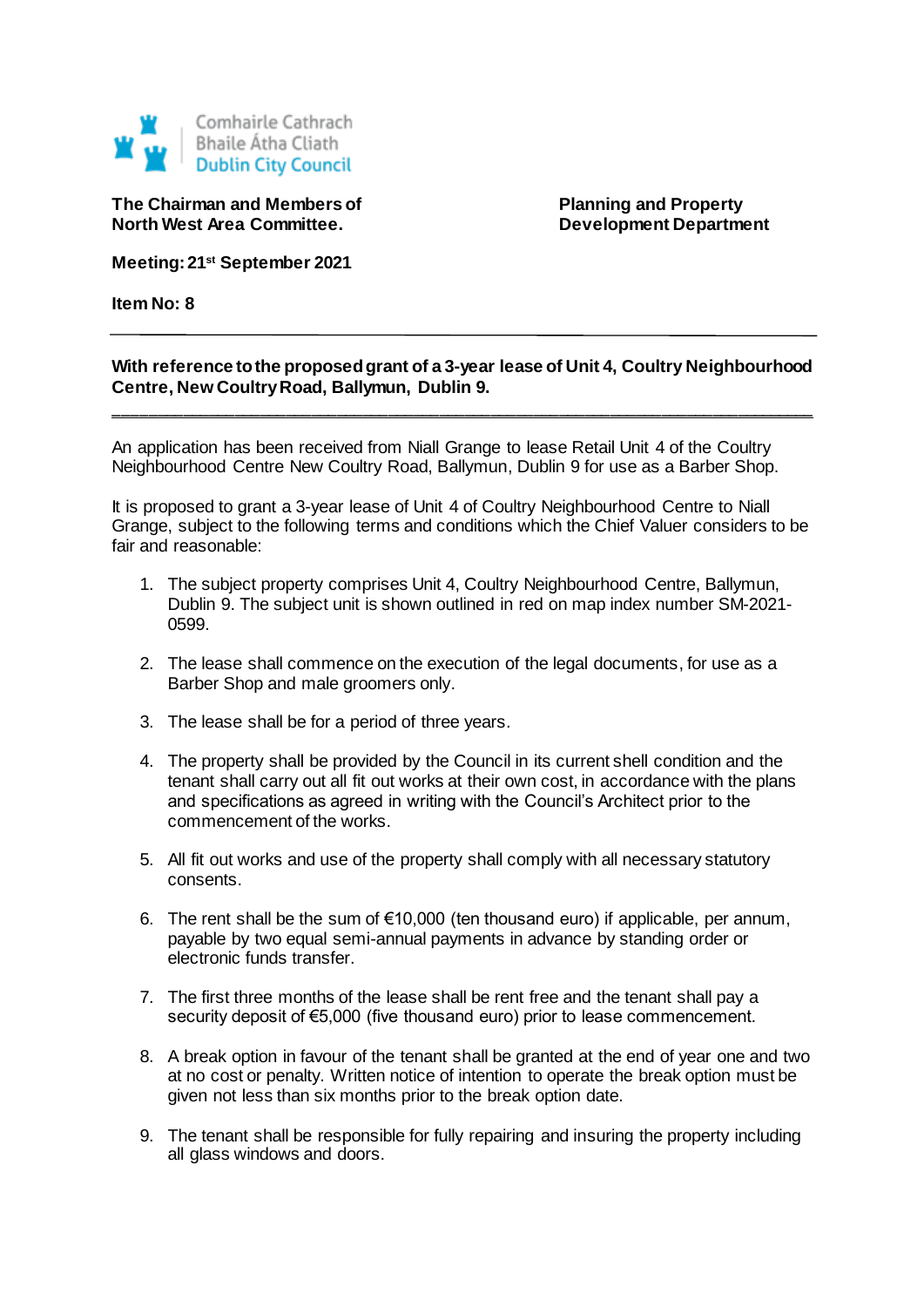- 10. The tenant shall be responsible for the payment of rates, service charges utilities, waste collection, building insurance, taxes and all other charges for the demised property.
- 11. The tenant shall not carry out any structural alterations or erect any external signage without the prior written consent of Dublin City Council.
- 12. The tenant shall respect the right to quiet enjoyment of the residential units located in the Neighbourhood Centre.
- 13. The tenant shall not assign or sublet the demise without prior written consent of the Landlord which shall not be unreasonably withheld.
- 14. The tenant shall sign a Deed of Renunciation prior to the commencement of the lease.
- 15. The tenant shall indemnify Dublin City Council against any and all claims arising from its use of the property. The applicant shall hold Public Liability Insurance (minimum of €6.5 million) and Employers Liability Insurance (minimum of €13 million) and contents insurance.
- 16. Each party shall be responsible for their own fees and costs incurred in this matter.
- 17. The lease agreement shall contain covenants and conditions as normally contained in agreements of this type.
- 18. The dates for the performance of any of the requirements of the proposed lease may be amended at the absolute discretion of the Executive Manager.

The disposal shall be subject to any such covenants and conditions as the Law Agent in her discretion shall stipulate.

No agreement enforceable at law is created or intended to be created until an exchange of contracts has taken place.

**Paul Clegg Executive Manager**